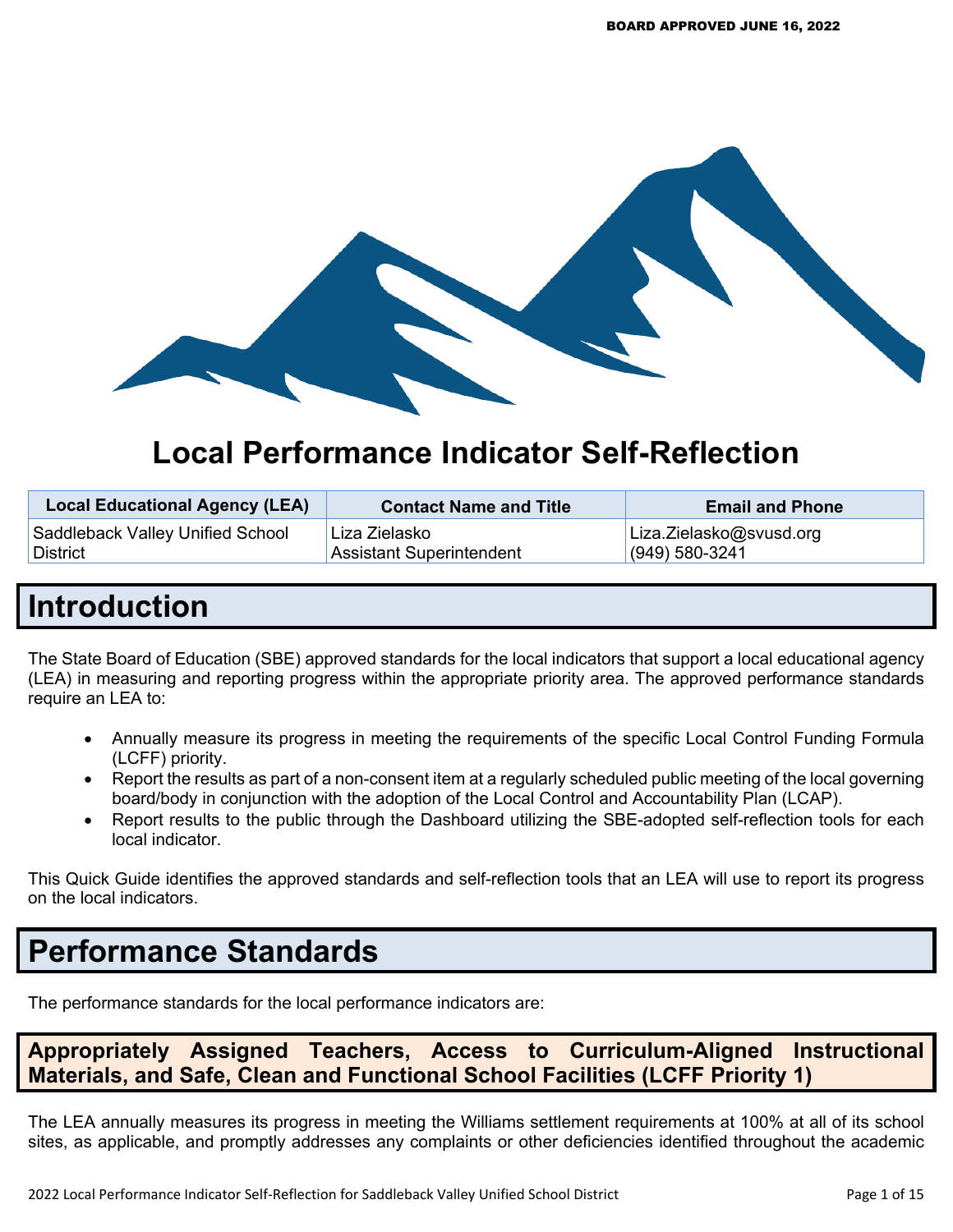year, as applicable; the LEA then reports the results to its local governing board at a regularly scheduled meeting and to reports to educational partners and the public through the Dashboard.

## **Implementation of State Academic Standards (LCFF Priority 2)**

The LEA annually measures its progress implementing state academic standards; the LEA then reports the results to its local governing board at a regularly scheduled meeting and reports to educational partners and the public through the Dashboard.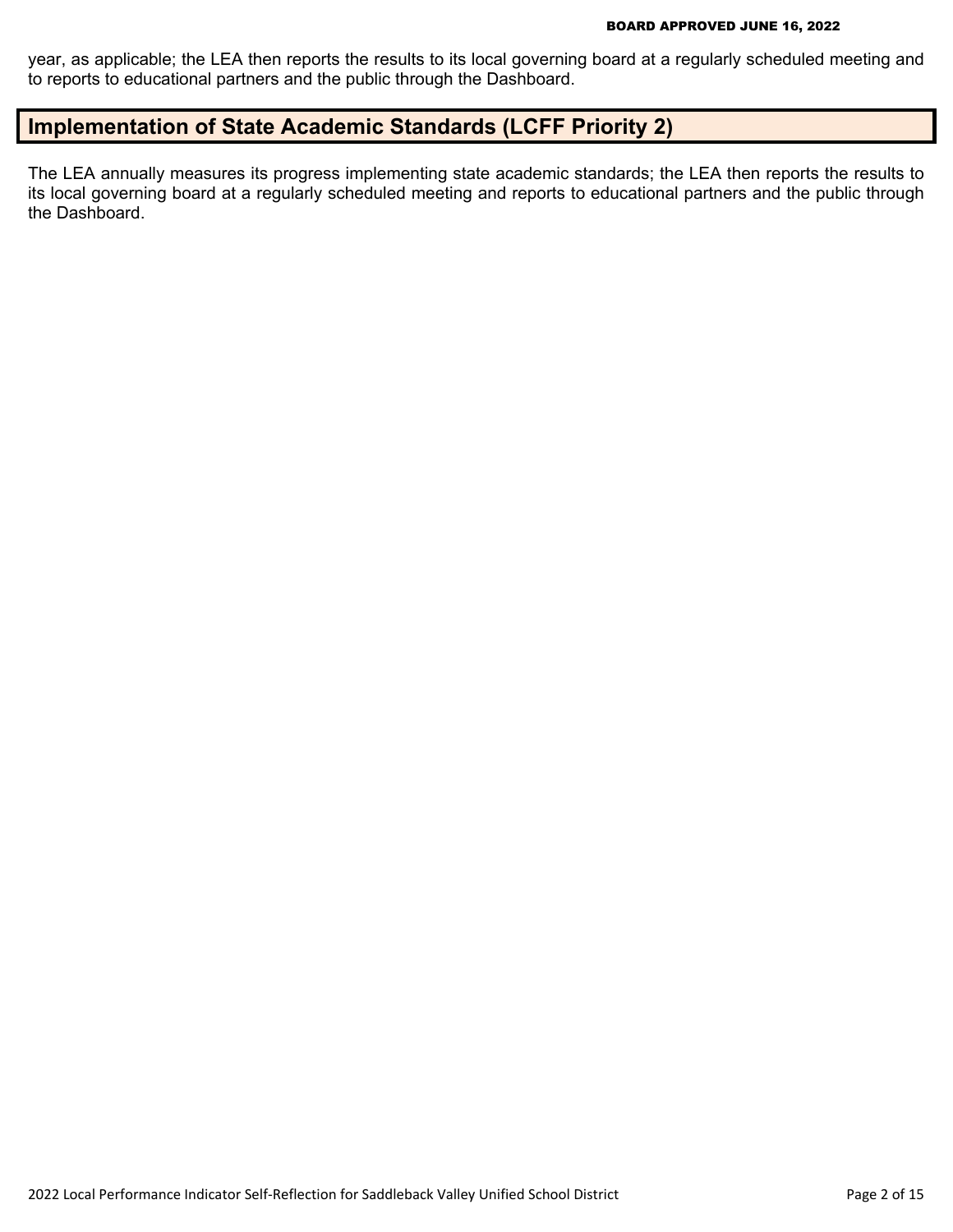## **Parent and Family Engagement (LCFF Priority 3)**

This measure addresses Parent and Family Engagement, including how an LEA builds relationships between school staff and families, builds partnerships for student outcomes and seeks input for decision-making.

LEAs report progress of how they have sought input from parents in decision-making and promoted parent participation in programs to its local governing board or body using the SBE-adopted self-reflection tool for Priority 3 at the same meeting at which the LEA adopts its LCAP, and reports to educational partners and the public through the Dashboard.

## **School Climate (LCFF Priority 6)**

The LEA administers a local climate survey at least every other year that provides a valid measure of perceptions of school safety and connectedness, such as the California Healthy Kids Survey, to students in at least one grade within the grade span(s) that the LEA serves (e.g., K-5, 6-8, 9-12), and reports the results to its local governing board at a regularly scheduled meeting of the local governing board and to educational partners and the public through the Dashboard.

## **Access to a Broad Course of Study (LCFF Priority 7)**

The LEA annually measures its progress in the extent to which students have access to, and are enrolled in, a broad course of study that includes the adopted courses of study specified in the California Education Code (EC) for Grades 1-6 and Grades 7-12, as applicable, including the programs and services developed and provided to unduplicated students and individuals with exceptional needs; the LEA then reports the results to its local governing board at a regularly scheduled meeting and reports to educational partners and the public through the Dashboard.

## **Coordination of Services for Expelled Students – County Office of Education (COE) Only (LCFF Priority 9)**

The county office of education (COE) annually measures its progress in coordinating instruction as required by California EC Section 48926; the COE then reports the results to its local governing board at a regularly scheduled meeting and reports to educational partners and the public through the Dashboard.

## **Coordination of Services for Foster Youth – COE Only (LCFF Priority 10)**

The COE annually measures its progress in coordinating services for foster youth; the COE then reports the results to its local governing board at a regularly scheduled meeting and reports to educational partners and the public through the Dashboard.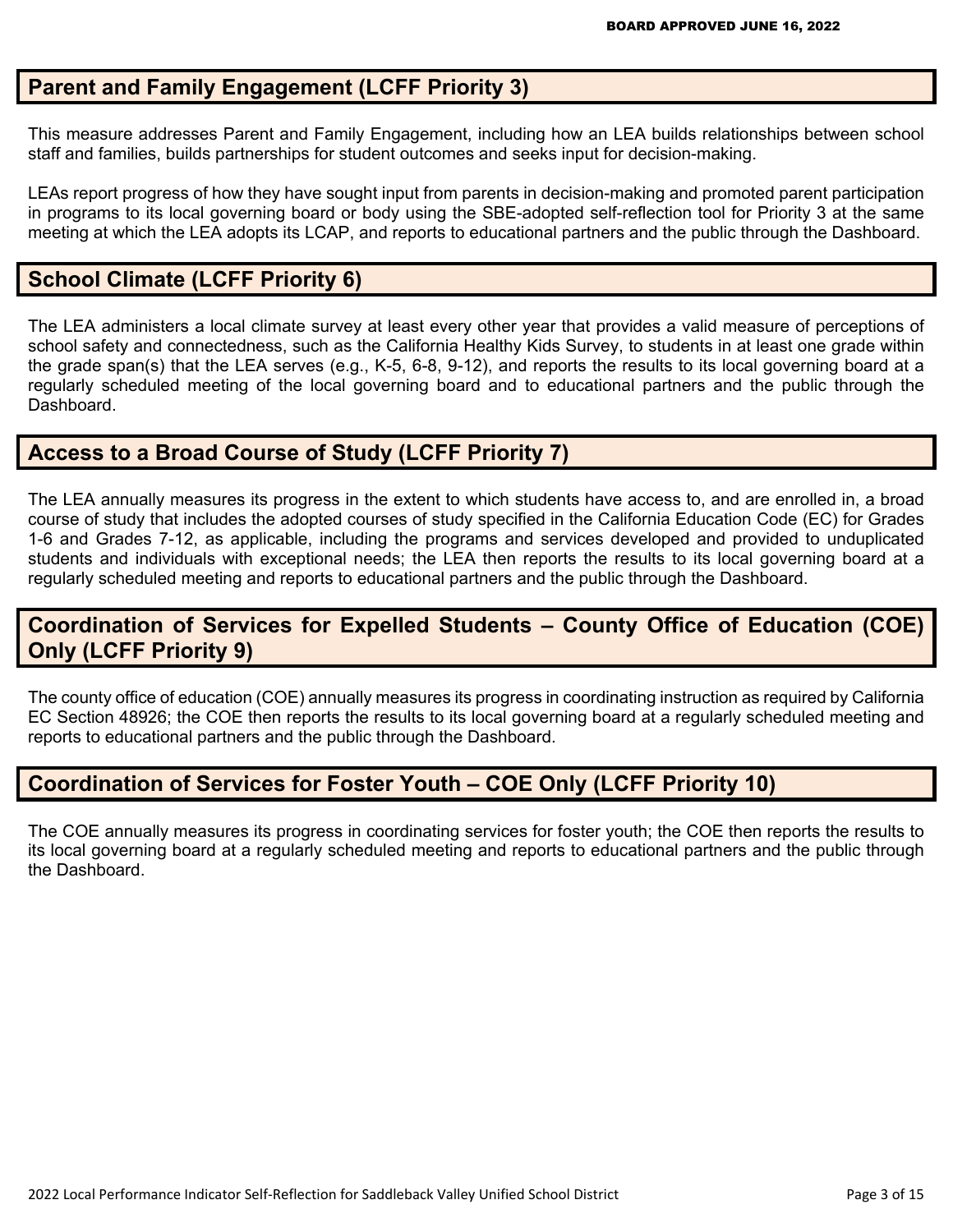# **Self-Reflection Tools**

An LEA uses the self-reflection tools included within the Dashboard to report its progress on the local performance indicator to educational partners and the public.

The self-reflection tools are embedded in the web-based Dashboard system and are also available in Word document format. In addition to using the self-reflection tools to report its progress on the local performance indicators to educational partners and the public, an LEA may use the self-reflection tools as a resource when reporting results to its local governing board. The approved self-reflection tools are provided below.

## **Appropriately Assigned Teachers, Access to Curriculum-Aligned Instructional Materials, and Safe, Clean and Functional School Facilities (LCFF Priority 1)**

LEAs will provide the information below:

- Number/percentage of misassignments of teachers of ELs, total teacher misassignments, and vacant teacher positions
- Number/percentage of students without access to their own copies of standards-aligned instructional materials for use at school and at home
- Number of identified instances where facilities do not meet the "good repair" standard (including deficiencies and extreme deficiencies)

| <b>Teachers</b>                                | <b>Number</b> | <b>Percent</b> |
|------------------------------------------------|---------------|----------------|
| Misassignments of Teachers of English Learners |               |                |
| Total Teacher Misassignments                   | 19            | 1.7            |
| Vacant Teacher Positions                       |               | 0.0009         |

| <b>Access to Instructional Materials</b>                                                                            | <b>Number</b> | <b>Percent</b> |
|---------------------------------------------------------------------------------------------------------------------|---------------|----------------|
| Students Without Access to Own Copies of Standards-Aligned Instructional<br>Materials for Use at School and at Home |               |                |

| Identified Instances Where Facilities Do Not Meet The "Good Repair" Standard (Including)<br>Deficiencies and Extreme Deficiencies) |  |
|------------------------------------------------------------------------------------------------------------------------------------|--|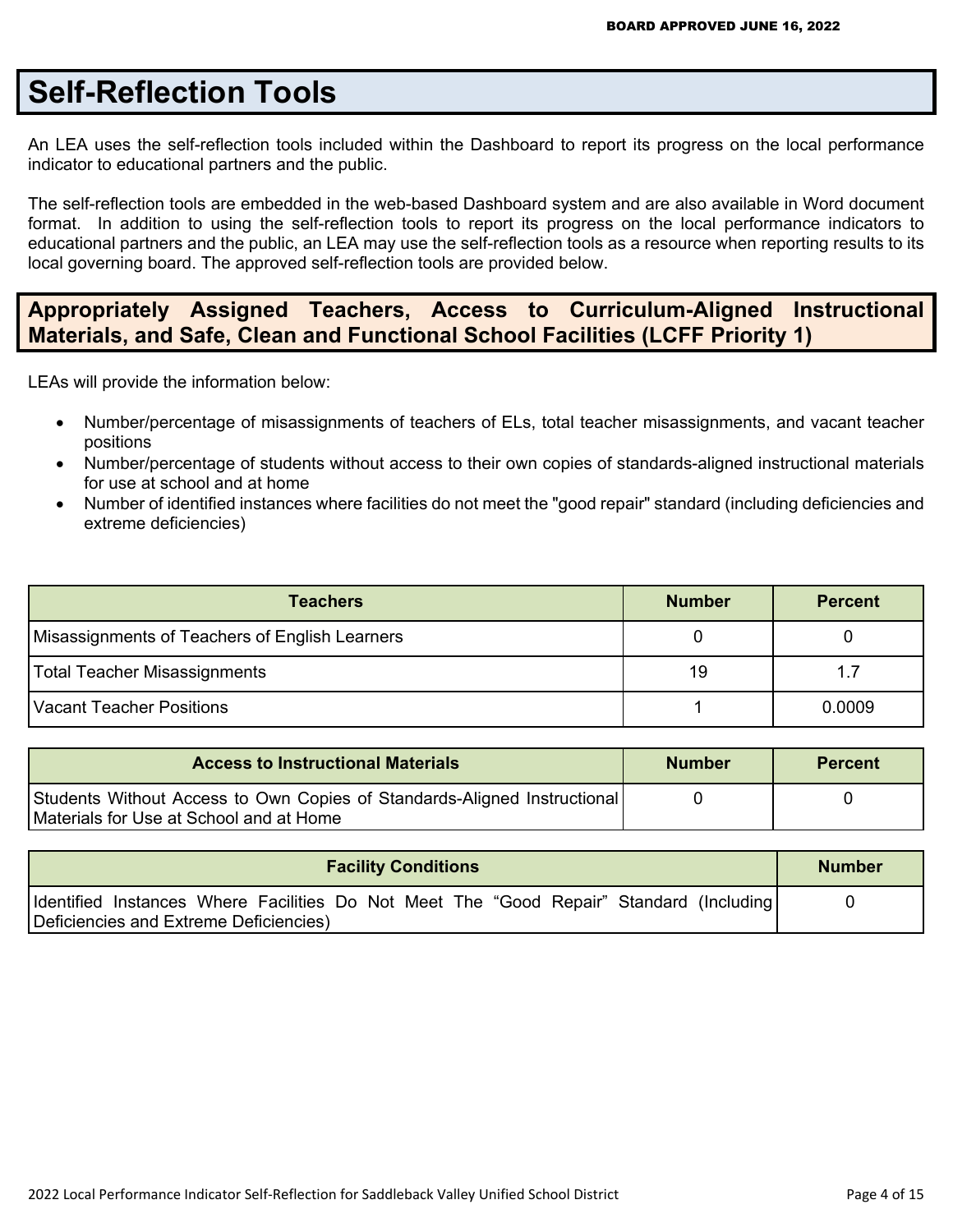#### **OPTION 2: Reflection Tool**

#### **Recently Adopted Academic Standards and/or Curriculum Frameworks**

**1. Rate the LEA's progress in providing professional learning for teaching to the recently adopted academic standards and/or curriculum frameworks identified below.**

Rating Scale (lowest to highest) -

- 1 Exploration and Research Phase
- 2 Beginning Development
- 3 Initial Implementation
- 4 Full Implementation
- 5 Full Implementation and Sustainability

| <b>Academic Standards</b>                                 | 2 | 3 |  |
|-----------------------------------------------------------|---|---|--|
| ELA – Common Core State Standards for ELA                 |   | 3 |  |
| ELD (Aligned to ELA Standards)                            |   | 3 |  |
| Mathematics – Common Core State Standards for Mathematics |   | 3 |  |
| <b>Next Generation Science Standards</b>                  |   | 3 |  |
| <b>History-Social Science</b>                             |   | 3 |  |

**2. Rate the LEA's progress in making instructional materials that are aligned to the recently adopted academic standards and/or curriculum frameworks identified below available in all classrooms where the subject is taught.**

Rating Scale (lowest to highest) -

- 1 Exploration and Research Phase
- 2 Beginning Development
- 3 Initial Implementation
- 4 Full Implementation
- 5 Full Implementation and Sustainability

| <b>Academic Standards</b>                                 | 2 | 3 | 4 |  |
|-----------------------------------------------------------|---|---|---|--|
| ELA - Common Core State Standards for ELA                 |   |   |   |  |
| ELD (Aligned to ELA Standards)                            |   |   |   |  |
| Mathematics – Common Core State Standards for Mathematics |   |   |   |  |
| <b>Next Generation Science Standards</b>                  |   | 3 |   |  |
| <b>History-Social Science</b>                             |   | 3 |   |  |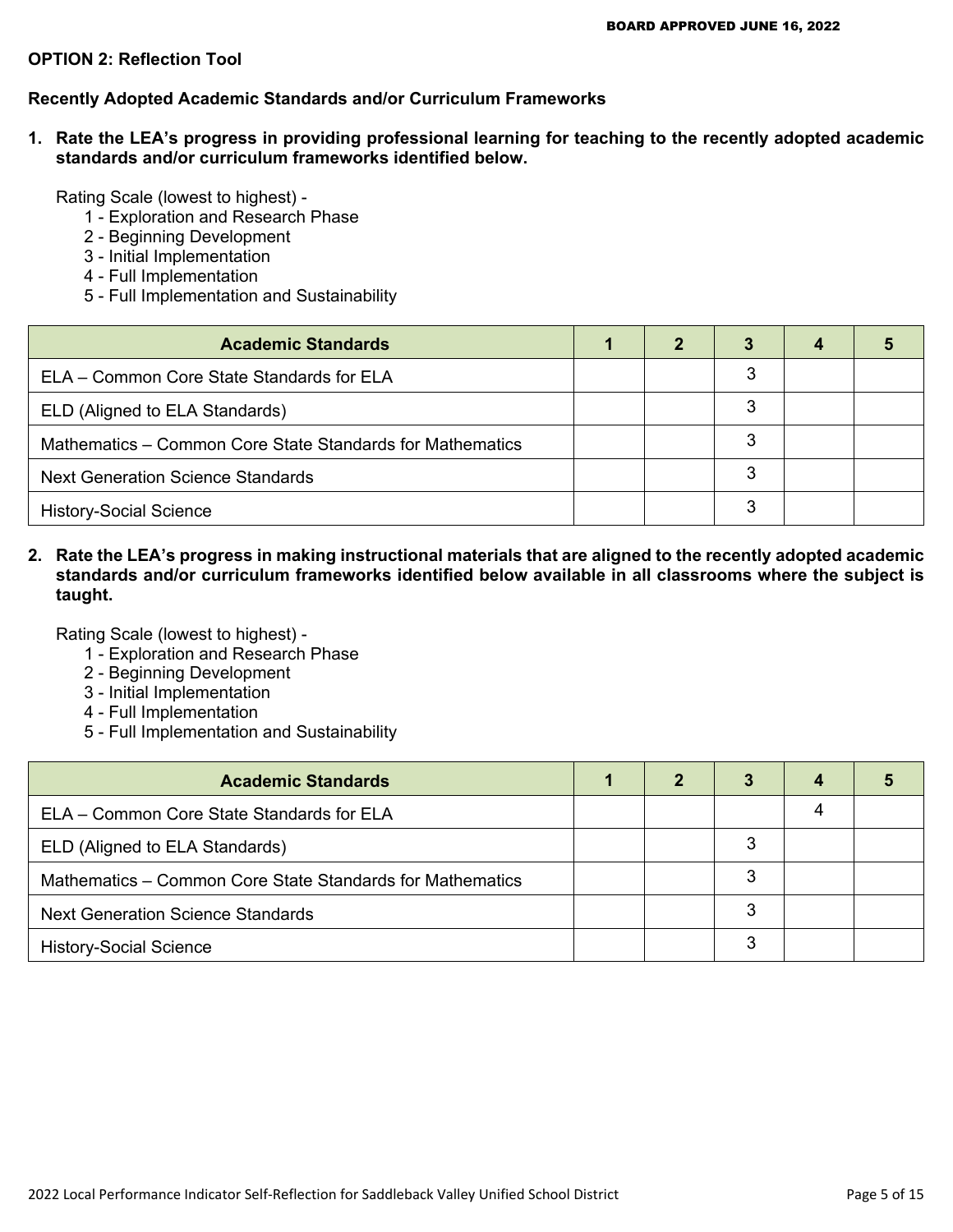**3. Rate the LEA's progress in implementing policies or programs to support staff in identifying areas where they can improve in delivering instruction aligned to the recently adopted academic standards and/or curriculum frameworks identified below (e.g., collaborative time, focused classroom walkthroughs, teacher pairing).**

Rating Scale (lowest to highest) -

- 1 Exploration and Research Phase
- 2 Beginning Development
- 3 Initial Implementation
- 4 Full Implementation
- 5 Full Implementation and Sustainability

| <b>Academic Standards</b>                                 | 2 |   |  |
|-----------------------------------------------------------|---|---|--|
| ELA – Common Core State Standards for ELA                 |   | 3 |  |
| ELD (Aligned to ELA Standards)                            |   | 3 |  |
| Mathematics - Common Core State Standards for Mathematics |   | 3 |  |
| <b>Next Generation Science Standards</b>                  |   | 3 |  |
| <b>History-Social Science</b>                             |   | 3 |  |

#### **Other Adopted Academic Standards**

**4. Rate the LEA's progress implementing each of the following academic standards adopted by the state board for all students.**

Rating Scale (lowest to highest) -

- 1 Exploration and Research Phase
- 2 Beginning Development
- 3 Initial Implementation
- 4 Full Implementation
- 5 Full Implementation and Sustainability

| <b>Academic Standards</b>                         | 2 | 3 | 4 |  |
|---------------------------------------------------|---|---|---|--|
| <b>Career Technical Education</b>                 |   | 3 |   |  |
| <b>Health Education Content Standards</b>         | 2 |   |   |  |
| <b>Physical Education Model Content Standards</b> | 2 |   |   |  |
| Visual and Performing Arts                        | っ |   |   |  |
| World Language                                    | ົ |   |   |  |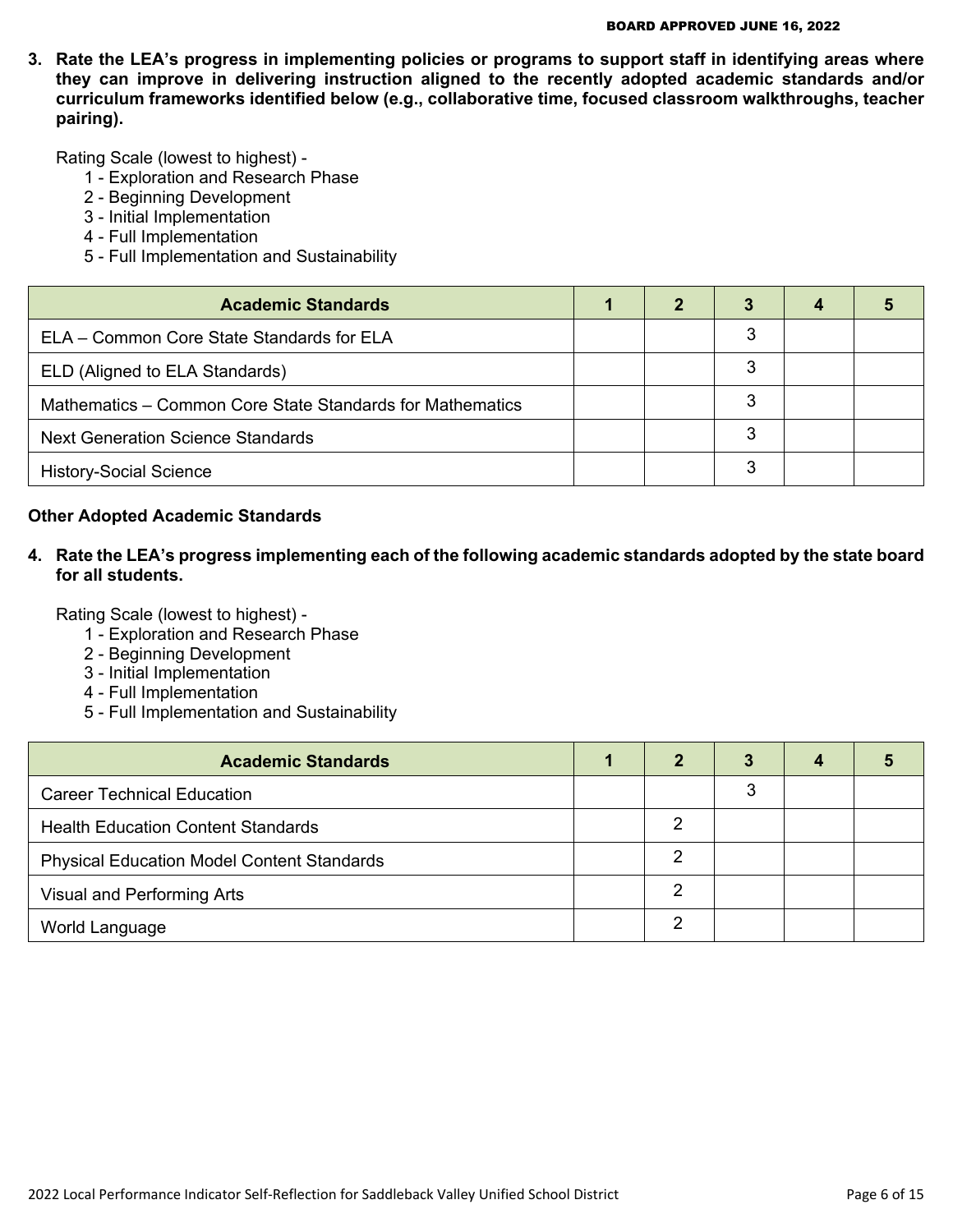#### **Support for Teachers and Administrators**

**5. Rate the LEA's success at engaging in the following activities with teachers and school administrators during the prior school year (including the summer preceding the prior school year).**

Rating Scale (lowest to highest) -

- 1 Exploration and Research Phase
- 2 Beginning Development
- 3 Initial Implementation
- 4 Full Implementation
- 5 Full Implementation and Sustainability

| <b>Academic Standards</b>                                                             |  |   |  |
|---------------------------------------------------------------------------------------|--|---|--|
| Identifying the professional learning needs of groups of teachers or staff as a whole |  |   |  |
| Identifying the professional learning needs of individual teachers                    |  | ◠ |  |
| Providing support for teachers on the standards they have not yet mastered            |  |   |  |

#### **Optional Narrative (Limited to 1,500 characters)**

**6. Provide any additional information in the text box provided in the Dashboard that the LEA believes is relevant to understanding its progress implementing the academic standards adopted by the state board.**

The self-reflection tool was completed by members of school leadership teams (Principals and Elementary/Secondary Chairs) and Educational Services team in Spring 2022.

## **Parental Involvement and Family Engagement (LCFF Priority 3)**

#### **Introduction**

Family engagement is an essential strategy for building pathways to college and career readiness for all students and is an essential component of a systems approach to improving outcomes for all students. More than 30 years of research has shown that family engagement can lead to improved student outcomes (e.g., attendance, engagement, academic outcomes, social emotional learning, etc.).

Consistent with the California Department of Education's (CDE's) Family Engagement Toolkit: <sup>1</sup>

- Effective and authentic family engagement has been described as an intentional partnership of educators, families and community members who share responsibility for a child from the time they are born to becoming an adult.
- To build an effective partnership, educators, families, and community members need to develop the knowledge and skills to work together, and schools must purposefully integrate family and community engagement with goals for students' learning and thriving.

The LCFF legislation recognized the importance of family engagement by requiring LEAs to address Priority 3 within their LCAP. The self-reflection tool described below enables LEAs to reflect upon their implementation of family engagement as part of their continuous improvement process and prior to updating their LCAP.

For LEAs to engage all families equitably, it is necessary to understand the cultures, languages, needs and interests of families in the local area. Furthermore, developing family engagement policies, programs, and practices needs to be done in partnership with local families, using the tools of continuous improvement.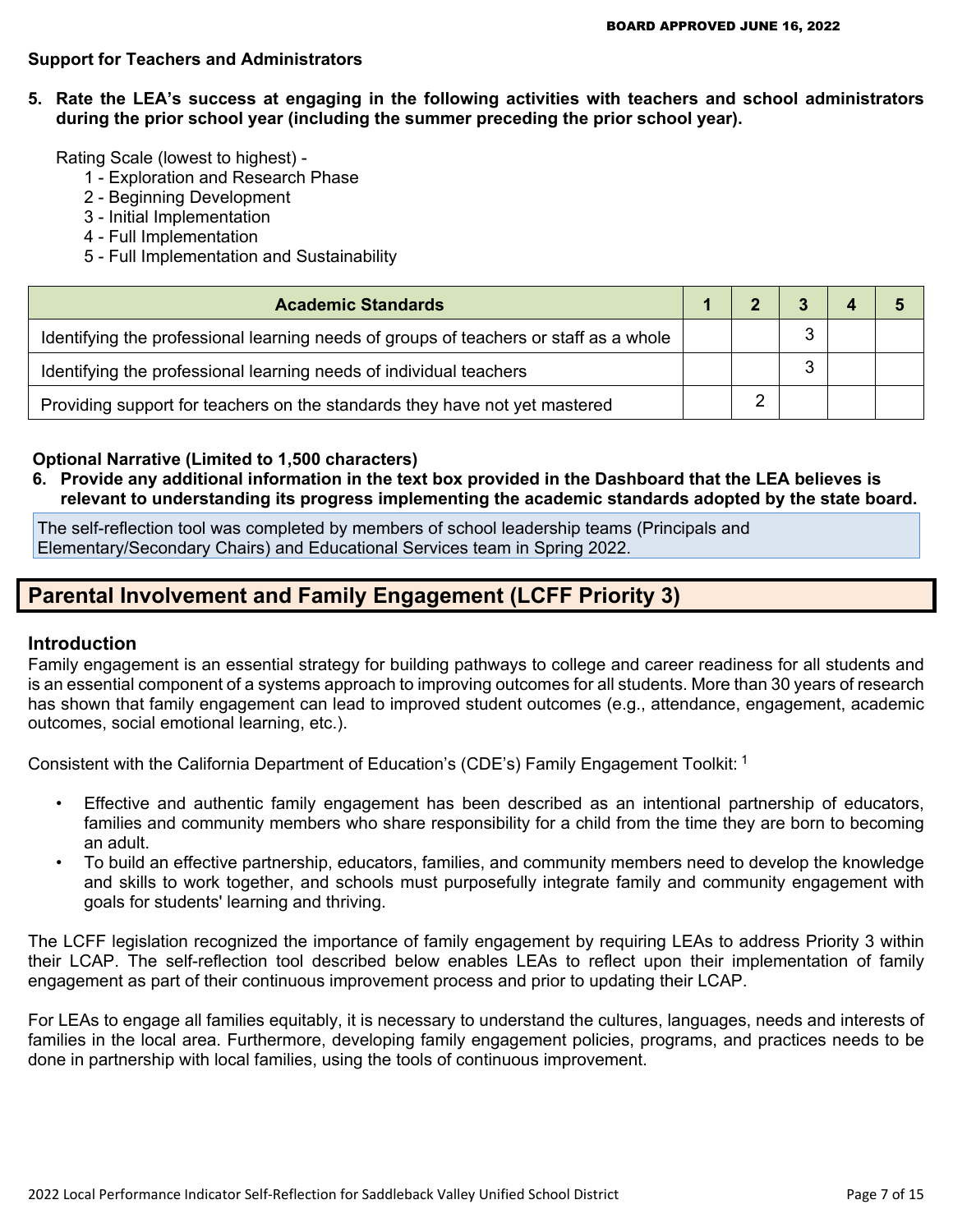#### **Instructions**

This self-reflection tool is organized into three sections. Each section includes research and evidence-based practices in family engagement:

- 1. Building Relationships between School Staff and Families
- 2. Building Partnerships for Student Outcomes
- 3. Seeking Input for Decision-Making

Based on an evaluation of data, including educational partner input, an LEA uses this self-reflection tool to report on its progress successes and area(s) of need related to family engagement policies, programs, and practices. This tool will enable an LEA to engage in continuous improvement and determine next steps to make improvements in the areas identified. The results of the process should be used to inform the LCAP and its development process, including assessing prior year goals, actions and services and in modifying future goals, actions, and services in the LCAP.

LEAs are to implement the following self-reflection process:

- 1. Identify the diverse educational partners that need to participate in the self-reflection process in order to ensure input from all groups of families, staff and students in the LEA, including families of unduplicated students and families of individuals with exceptional needs as well as families of underrepresented students.
- 2. Engage educational partners in determining what data and information will be considered to complete the selfreflection tool. LEAs should consider how the practices apply to families of all student groups, including families of unduplicated students and families of individuals with exceptional needs as well as families of underrepresented students.
- 3. Based on the analysis of educational partner input and local data, identify the number which best indicates the LEA's current stage of implementation for each of the 12 practices using the following rating scale (lowest to highest):
	- 1 Exploration and Research
	- 2 Beginning Development
	- 3 Initial Implementation
	- 4 Full Implementation
	- 5 Full Implementation and Sustainability
- 4. Based on the analysis of educational partner input and local data, respond to each of the prompts pertaining to each section of the tool.
- 5. Use the findings from the self-reflection process to inform the annual update to the LCAP and the LCAP development process, as well as the development of other school and district plans.

#### **Sections of the Self-Reflection Tool**

### **Section 1: Building Relationships Between School Staff and Families**

Based on the analysis of educational partner input and local data, identify the number which best indicates the LEA's current stage of implementation for each practice in this section using the following rating scale (lowest to highest):

Rating Scale (lowest to highest) -

- 1 Exploration and Research Phase
- 2 Beginning Development
- 3 Initial Implementation
- 4 Full Implementation
- 5 Full Implementation and Sustainability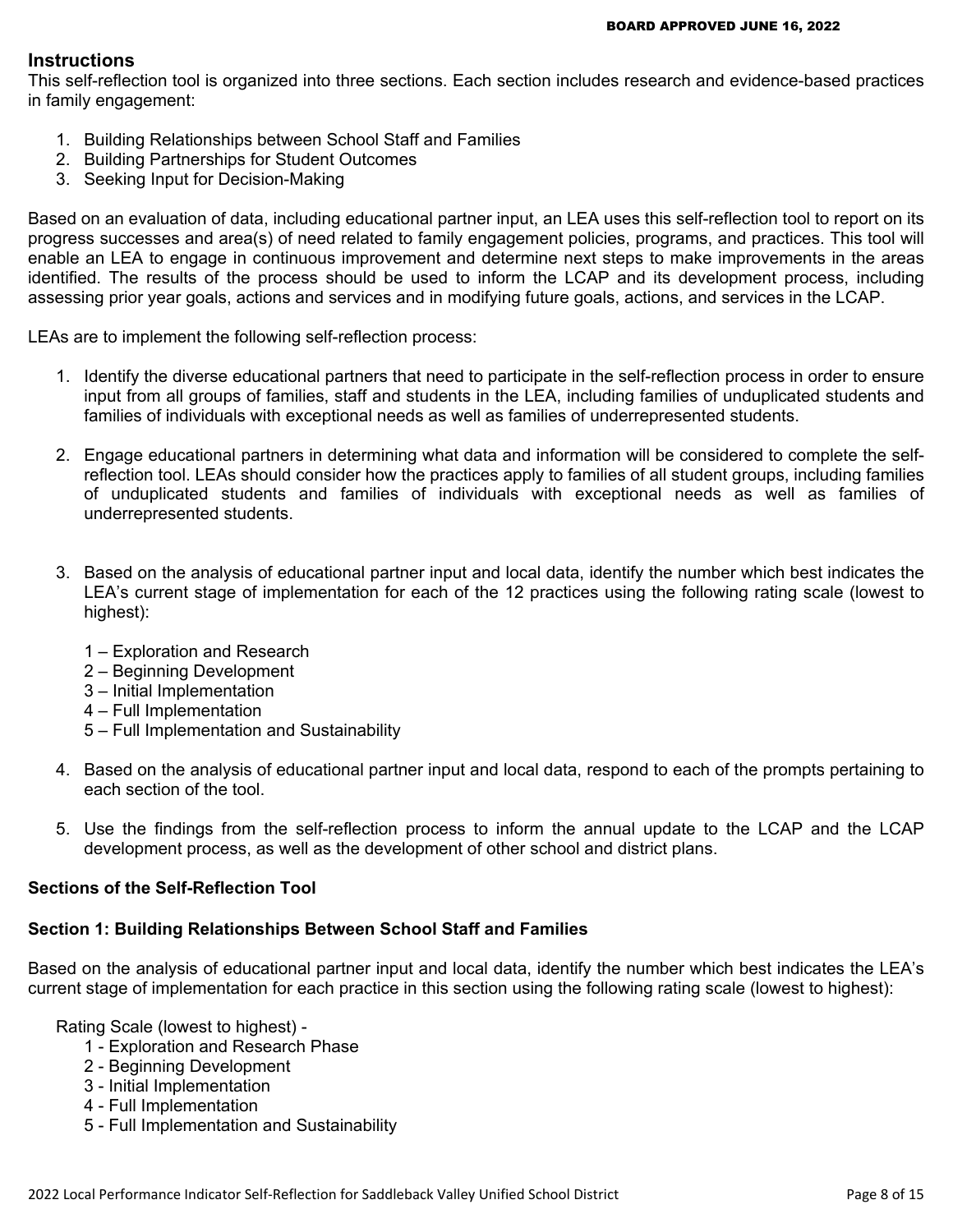|    | <b>Building Relationships</b>                                                                                                                                                                                                           |   |   |  |
|----|-----------------------------------------------------------------------------------------------------------------------------------------------------------------------------------------------------------------------------------------|---|---|--|
| 1. | Rate the LEA's progress in developing the capacity of staff (i.e.,<br>administrators, teachers, and classified staff) to build trusting and<br>respectful relationships with families.                                                  |   | 3 |  |
|    | 2. Rate the LEA's progress in creating welcoming environments for<br>all families in the community.                                                                                                                                     |   | З |  |
|    | 3. Rate the LEA's progress in supporting staff to learn about each<br>family's strengths, cultures, languages, and goals for their<br>children.                                                                                         | າ |   |  |
|    | 4. Rate the LEA's progress in developing multiple opportunities<br>for the LEA and school sites to engage in 2-way<br>communication between families and educators using<br>language that is understandable and accessible to families. |   | З |  |

#### **Building Relationships Dashboard Narrative Boxes (Limited to 3,000 characters)**

1. Based on the analysis of educational partner input and local data, briefly describe the LEA's current strengths and progress in Building Relationships Between School Staff and Families.

During the 2021-22 school year, staff participated in various trainings including trauma informed teaching and diversifying text. SVUSD provides opportunities for parent-teacher conferences two times a year at the elementary level. Some schools have transitioned fall conferences to earlier in the school year, so that the conferences are focused on goal setting for the year instead of an exclusive focus on report cards. School sites have stressed the importance of the AERIES Family Portal as a critical tool to monitor student progress.

2. Based on the analysis of educational partner input and local data, briefly describe the LEA's focus area(s) for improvement in Building Relationships Between School Staff and Families.

Continued work to engage parents with additional opportunities for parent education remains a priority along with the implementation of a Multi-Tiered System of Support with inclusive educational policies and procedures. Coordinating the work of our Bilingual Parent Advocates and Community Liaisons is also a key focus to leverage resources in order to build stronger partnerships with parents and bridging our gaps with underrepresented families. SVUSD needs to continue with our work in diversity, equity, and inclusion. Additionally, we need to create additional opportunities for families to provide feedback for continuous improvement.

3. Based on the analysis of educational partner input and local data, briefly describe how the LEA will improve engagement of underrepresented families identified during the self-reflection process in relation to Building Relationships Between School Staff and Families.

Continue to use Title I Parent surveys to identify areas of focus and growth. Provide Zoom and in person meeting options for all our meetings. Increase our translating and interpreting capabilities to include under-represented languages. Unify communication tools (e.g. Bloomz) which automatically translates information to preferred language. Increase contact between Bilingual Parent Advocates or Community Liaisons with parents to include personal reach out efforts adding a more personal touch for ELAC and other events. Offer family picnic options during the school year. Find opportunities to celebrate our rich variety of multilingualism. Encourage more positive phone calls home to families. Provide parent workshop opportunities at every trimester. Build capacity for staff to help increase PBIS information to parents, even have a parent representative voice with PBIS. Continue child supervision for Back to School Night and other events. Coordinate a College Visit for EL families. Possibly have busing available for families to attend Back to School Night and Showcase especially for school serving high populations of unduplicated student groups. Expand and "market" ELAC meetings. Be strategic about the scheduling of meetings during the day to optimize parent participation. Develop PTA membership campaigns to emphasis ownership of "our school" mentality.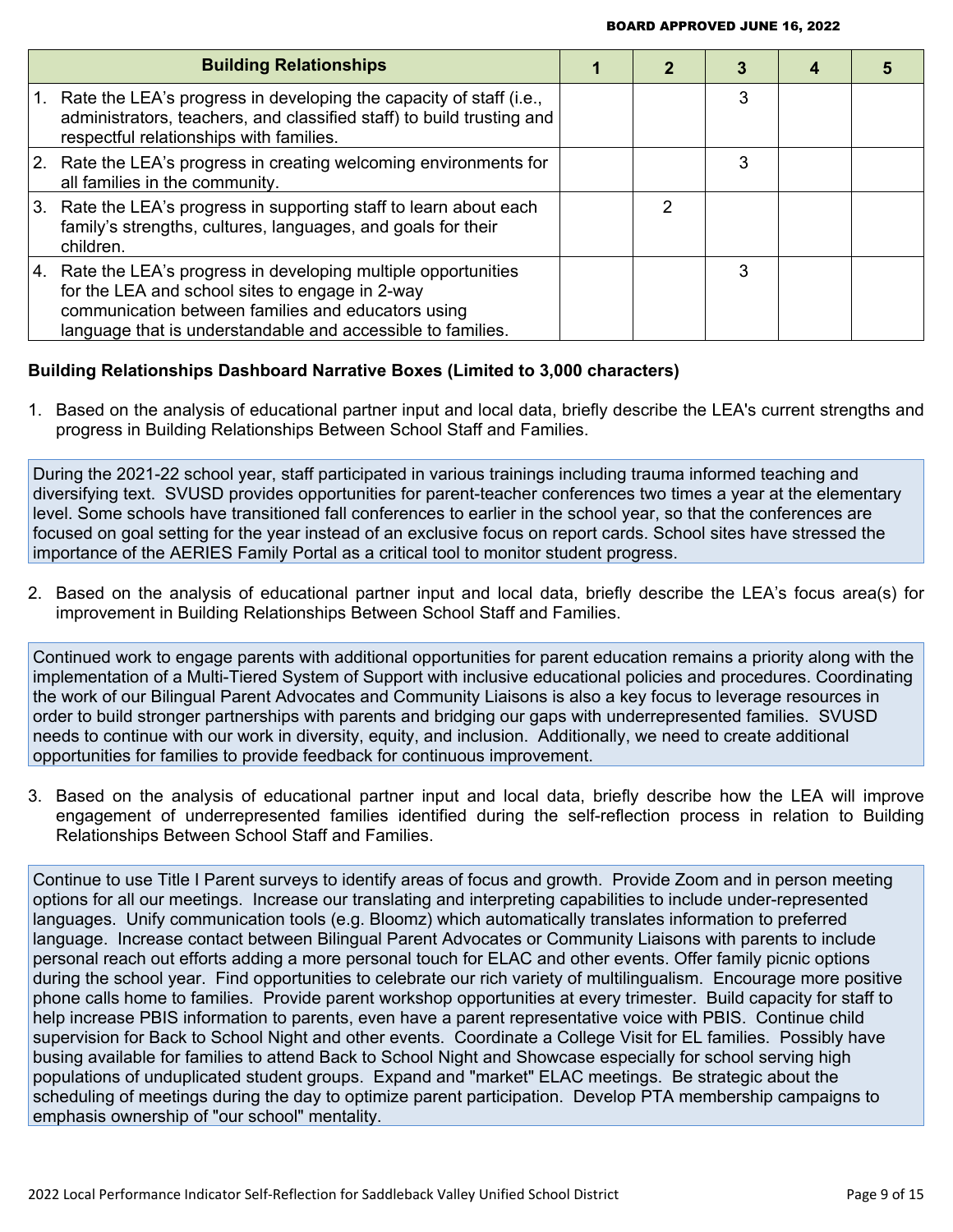#### **Section 2: Building Partnerships for Student Outcomes**

Based on the analysis of educational partner input and local data, identify the number which best indicates the LEA's current stage of implementation for each practice in this section using the following rating scale (lowest to highest):

Rating Scale (lowest to highest) -

- 1 Exploration and Research Phase
- 2 Beginning Development
- 3 Initial Implementation
- 4 Full Implementation
- 5 Full Implementation and Sustainability

|    | <b>Building Partnerships</b>                                                                                                                                                                                      | 2 |   |  |
|----|-------------------------------------------------------------------------------------------------------------------------------------------------------------------------------------------------------------------|---|---|--|
|    | 5. Rate the LEA's progress in providing professional learning and<br>support to teachers and principals to improve a school's capacity<br>to partner with families.                                               |   | 3 |  |
|    | 6. Rate the LEA's progress in providing families with information<br>and resources to support student learning and development in<br>the home.                                                                    |   | 3 |  |
| 7. | Rate the LEA's progress in implementing policies or programs for<br>teachers to meet with families and students to discuss student<br>progress and ways to work together to support improved student<br>outcomes. |   | 3 |  |
| 8. | Rate the LEA's progress in supporting families to understand and<br>exercise their legal rights and advocate for their own students<br>and all students.                                                          | 2 |   |  |

#### **Building Partnerships Dashboard Narrative Boxes (Limited to 3,000 characters)**

1. Based on the analysis of educational partner input and local data, briefly describe the LEA's current strengths and progress in Building Partnerships for Student Outcomes.

During the COVID-19 pandemic and ensuing restrictions, families were restricted from part of school recognition assemblies and events for a good portion of the year. However, as restrictions have lifted, school events including end of the year promotions and graduations were able to return. Many schools offer a variety of parent education nights with a full range of topics, which are conducted in English and Spanish as appropriate. SVUSD has worked to improve communication with the eNewsletter, School News, and active social media accounts to promote activities at school sites and the district in an array of mediums. Schools are also communicating any correspondences and announcements in English and Spanish. All schools have active PTA/PTSO/PTO to engage parents in their respective schools. SVUSD is strong in providing meeting opportunities to parents to meet and talk about their student. A number of elementary schools have transitioned from end of the trimester parent conferences to Goal Setting Conferences to begin yearly communication at the start of the school year. It is a promising practice that can be supported district-wide. SVUSD also does a great job in providing multilingual families with information on how to support their student at home, but we may wish to find mores ways/areas as a district for all homes.

2. Based on the analysis of educational partner input and local data, briefly describe the LEA's focus area(s) for improvement in Building Partnerships for Student Outcomes.

During 2021-22, school administrators participated in equity mindset professional development. In 2022-23, this professional development will be expanded to school leadership teams, which will support building partnerships for student outcomes. The District will continue to establish communication protocols and methods for families to seek support. Important parent resources will be available in multiple languages.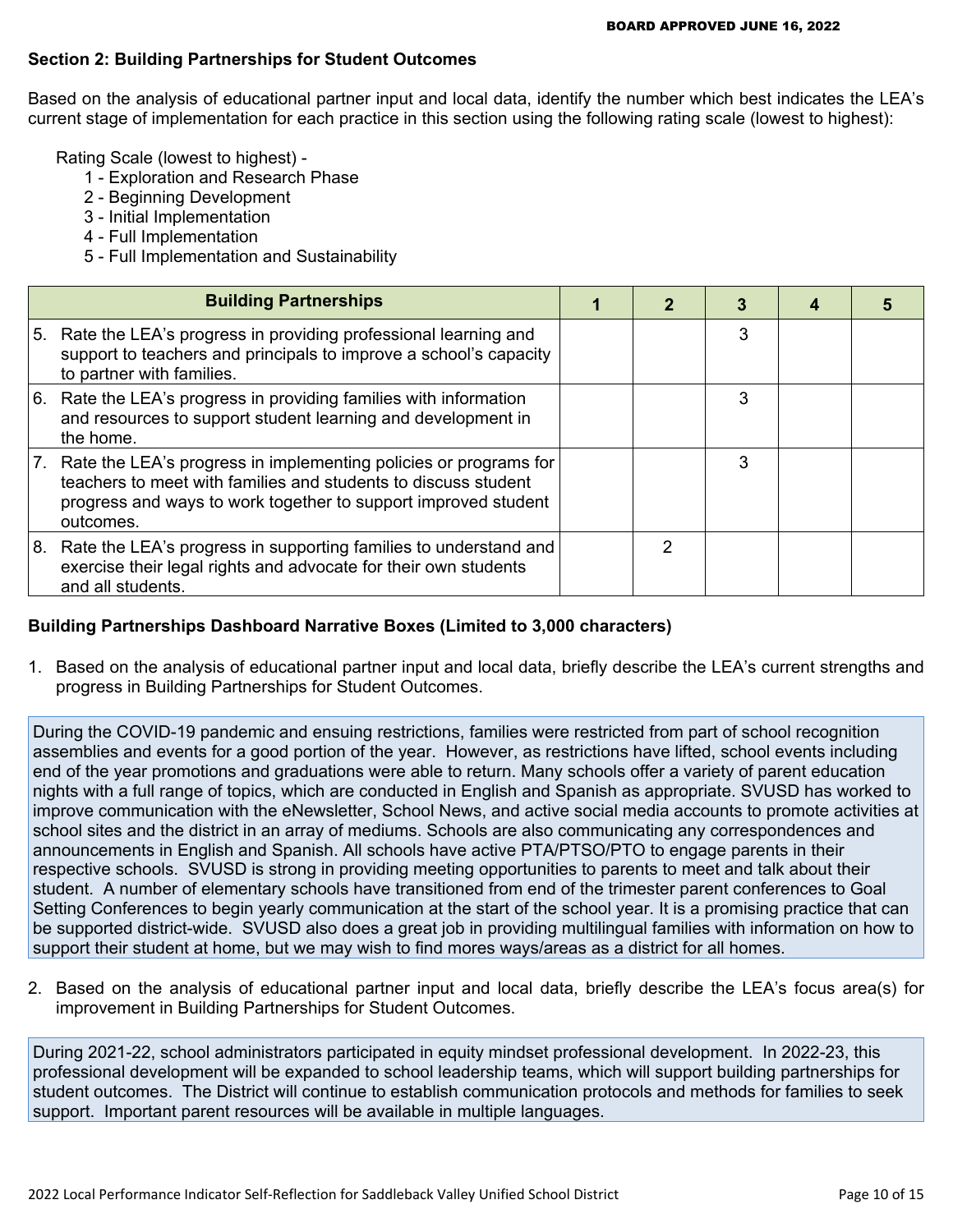3. Based on the analysis of educational partner input and local data, briefly describe how the LEA will improve engagement of underrepresented families identified during the self-reflection process in relation to Building Partnerships for Student Outcomes.

The return of student celebrations will be critical invitations for our families to be active participants in celebrating their student or school programs. The District needs to ensure that it supplies needed school supplies are available for all parents. Schools can provide theme parent night based on school programs like AVID or IB. During events, ensure that there are childcare options that are available to all families, so that childcare is not a barrier for parent participation. In our schools with high levels of poverty, provide transportation to and from our school for all events including childcare, food and prizes. Encourage teachers to participate in parent events, which will encourage families and strengthen partnerships. Ensure schools follow up with families who don't attend schedule a meeting and provide multiple ways/times to meet. Implement School Attendance Review Team (SART) with the GOAL of communicating the importance of regular on time attendance with families. When possible, combine parent workshops with Community Nights and Fun Activities.

#### **Section 3: Seeking Input for Decision-Making**

Based on the analysis of educational partner input and local data, identify the number which best indicates the LEA's current stage of implementation for each practice in this section using the following rating scale (lowest to highest):

Rating Scale (lowest to highest) -

- 1 Exploration and Research Phase
- 2 Beginning Development
- 3 Initial Implementation
- 4 Full Implementation
- 5 Full Implementation and Sustainability

| <b>Seeking Input</b>                                                                                                                                                                                                                                  |  | 3 |  |
|-------------------------------------------------------------------------------------------------------------------------------------------------------------------------------------------------------------------------------------------------------|--|---|--|
| Rate the LEA's progress in building the capacity of and<br>l 9.<br>supporting principals and staff to effectively engage families in<br>advisory groups and with decision-making.                                                                     |  | 3 |  |
| 10. Rate the LEA's progress in building the capacity of and<br>supporting family members to effectively engage in advisory<br>groups and decision-making.                                                                                             |  | 3 |  |
| 11. Rate the LEA's progress in providing all families with<br>opportunities to provide input on policies and programs, and<br>implementing strategies to reach and seek input from any<br>underrepresented groups in the school community.            |  | 3 |  |
| 12. Rate the LEA's progress in providing opportunities to have<br>families, teachers, principals, and district administrators work<br>together to plan, design, implement and evaluate family<br>engagement activities at school and district levels. |  | 3 |  |

### **Seeking Input for Decision-Making Dashboard Narrative Boxes (Limited to 3,000 characters)**

1. Based on the analysis of educational partner input and local data, briefly describe the LEA's current strengths and progress in Seeking Input for Decision-Making.

SVUSD has multiple opportunities for parents to provide input for decision making. At the school site level, each school has a PTA/PTO/PTSO to provide input for a host of site level decisions. All schools have a School Site Council and schools with more than 15 English learners also have English Language Advisory Committees to engage parents within those specific subject matter jurisdictions. At the district level, the Superintendent has convened a Superintendent's Parent Advisory group to provide input and a voice directly with our superintendent. The District English Language Advisory Committee is actively seeking parent input through the committee's work and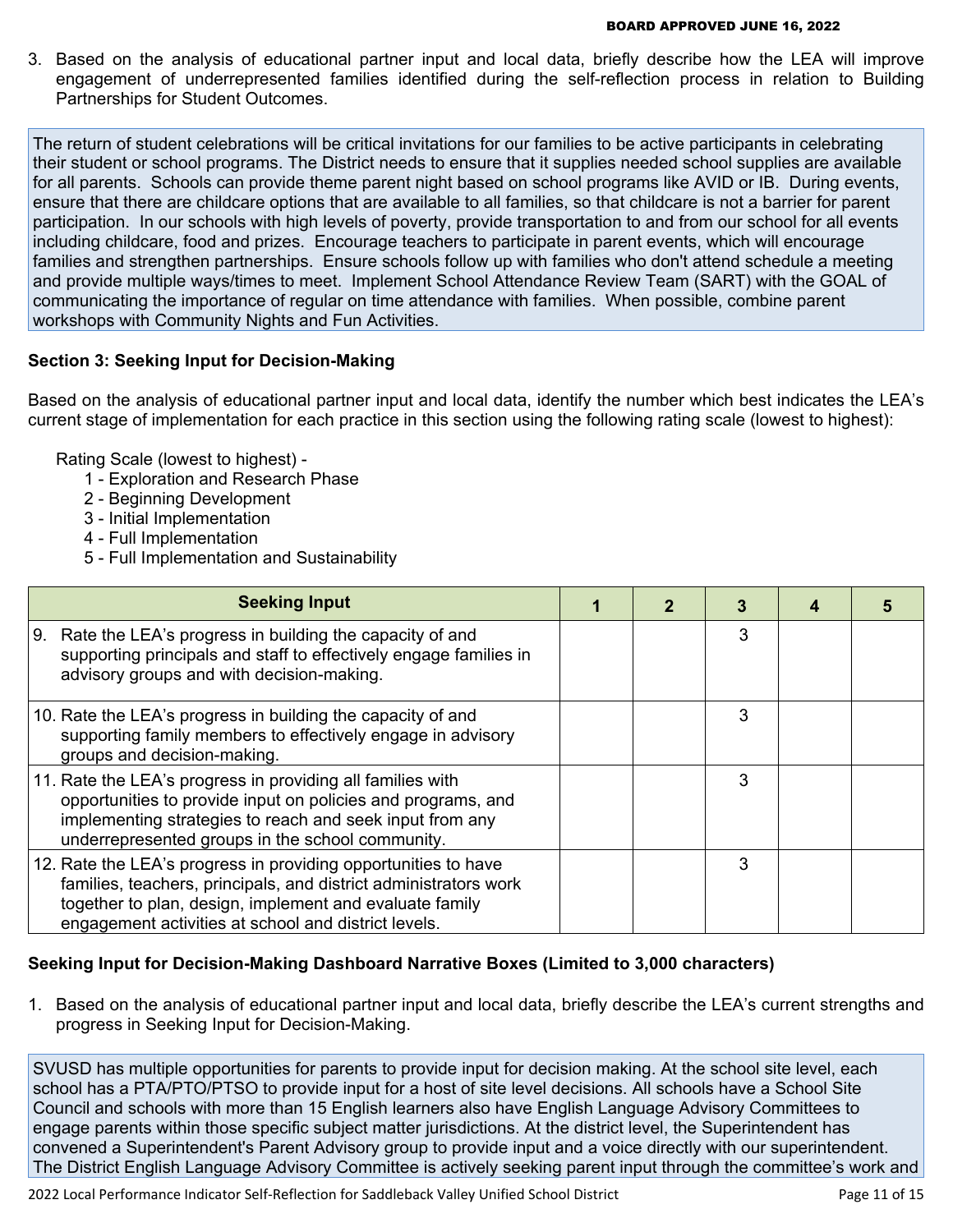responsibilities. The South Orange County SELPA Community Advisory Committee also seeks parent input for families with students with disabilities and provides vital input into the district's special education programs. These various avenues bring more awareness and understanding to parents about their child, the importance of their child's education, and ways to get involved. Developing these groups remains an area of focus. An area of focused improvement would be to increase parent participation in all of those activities and to find better ways to bring them in as part of these groups.

2. Based on the analysis of educational partner input and local data, briefly describe the LEA's focus area(s) for improvement in Seeking Input for Decision-Making.

An area of focused improvement would be to increase parent participation in all parent input/participation avenues like DELAC and SELPA Community Advisory. At school sites, we need more parent participation in PTA/PTSO, SSC, and ELAC meetings. In addition, more communication to increase parent understanding of each advisory group and the work that is being done. Increase recruitment for all groups and provide regular/flexible meeting times and dates.

3. Based on the analysis of educational partner input and local data, briefly describe how the LEA will improve engagement of underrepresented families identified during the self-reflection process in relation to Seeking Input for Decision-Making.

We need to celebrate Reclassified Fluent English Proficient (RFEP) students with recognition events or ceremonies. Ensure that events are scheduled with flexible time and options so that they are open for all. Consider developing a parent/community newsletter site as a central repository for parent information.

## **School Climate (LCFF Priority 6)**

LEAs will provide a narrative summary of the local administration and analysis of a local climate survey that captures a valid measure of student perceptions of school safety and connectedness in at least one grade within the grade span (e.g., K–5, 6– 8, 9–12) in a text box provided in the California School Dashboard (response limited to 3,000 characters). LEAs will have an opportunity to include differences among student groups, and for surveys that provide an overall score, such as the California Healthy Kids Survey, report the overall score for all students and student groups. This summary may also include an analysis of a subset of specific items on a local survey and additional data collection tools that are particularly relevant to school conditions and climate.

- 1. **DATA:** Reflect on the key learnings from the survey results and share what the LEA learned.
- 2. **MEANING:** What do the disaggregated results (if applicable) of the survey and other data collection methods reveal about schools in the LEA, such as areas of strength or growth, challenges, and barriers?
- 3. **USE:** What revisions, decisions, or actions has, or will, the LEA implement in response to the results for continuous improvement purposes? Why? If you have already implemented actions, did you see the results you were seeking?

LCAP Goal 1 is for each school to develop and maintain positive parent, student, and community involvement and engagement to promote and support student success. It was developed as a broad goal to capture elements that contribute to student engagement including school climate. Our school climate data will involve two primary metrics, the California Healthy Kids Survey and the Panorama Social Emotional Learning surveys which will drive our MTSS work with social emotional learning and provide holistic whole-child support for our students. Each of the actions for Goal 1 are intended to align to the various metrics and monitor our progress in making a difference for students. All school sites have aligned their respective School Plan for Student Achievement to these broad LCAP goals to ensure alignment of focus, resources, and efforts across our K-12 system.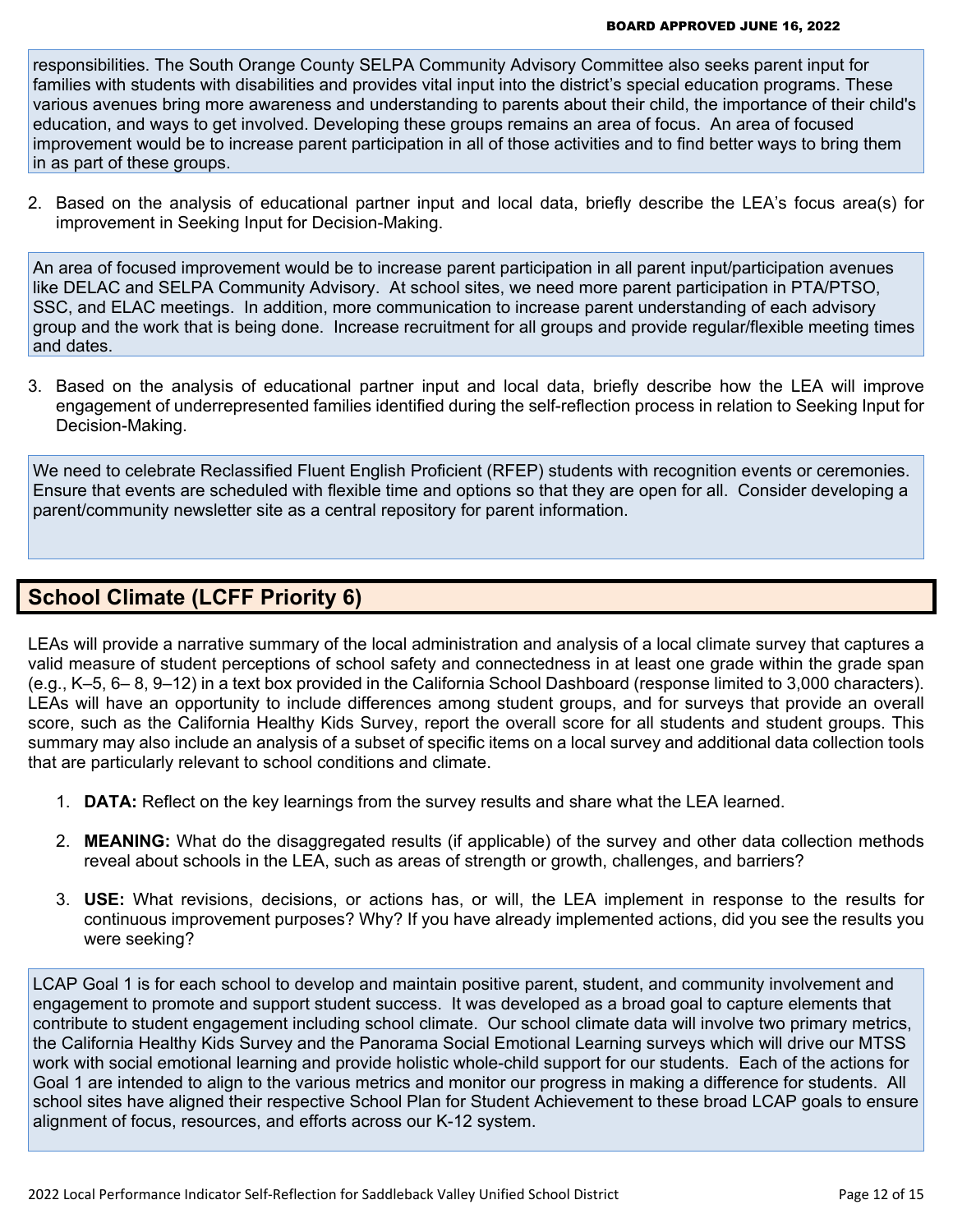We participated in the California Healthy Kids Survey in the Spring 2021-22 school year. In responding to questions about their sense of connectedness to school, students level of connectedness ranged from 55-75%: Grade 5 - 75%; Grade 7 - 62%; Grade 9 - 57%; Grade 11 - 55%. Elementary students in grade 5 were asked do you feel safe at school? 96% of students indicated they feel safe most of the time or all of the time. At the secondary level, students were asked how safe do you feel when you are at school? Students in the following grades indicated they were either very safe or safe: Grade 7, 61%; Grade 9, 59%; and Grade 11, 55%.

In the 2021-2024 LCAP, there have been additional metrics including the use of Panorama Surveys are used to collect and measure social-emotional learning. According to Spring 2022 Panorama results elementary students who responded positively about sense of belong was 66%, engagement 63%, and and self-efficacy 60%. Secondary students who responded positively about sense of belonging was 42%, engagement 28%, and self-efficacy 48%. Additionally, there are specific actions that are planned for implementation including the positive behavior intervention system, Second Step curriculum, and the expansion of the district counseling program to support students' school connectedness and perceptions of safety.

## **Access to a Broad Course of Study (LCFF Priority 7)**

LEAs provide a narrative summary of the extent to which all students have access to and are enrolled in a broad course of study by addressing, at a minimum, the following four prompts:

- 1. Briefly identify the locally selected measures or tools that the LEA is using to track the extent to which all students have access to, and are enrolled in, a broad course of study, based on grade spans, unduplicated student groups, and individuals with exceptional needs served. (response limited to 1,500 characters)
- 2. Using the locally selected measures or tools, summarize the extent to which all students have access to, and are enrolled in, a broad course of study. The summary should identify any differences across school sites and student groups in access to, and enrollment in, a broad course of study, and may describe progress over time in the extent to which all students have access to, and are enrolled in, a broad course of study. (response limited to 1,500 characters)
- 3. Given the results of the tool or locally selected measures, identify the barriers preventing the LEA from providing access to a broad course of study for all students. (response limited to 1,500 characters)
- 4. In response to the results of the tool or locally selected measures, what revisions, decisions, or new actions will the LEA implement, or has the LEA implemented, to ensure access to a broad course of study for all students? (response limited to 1,500 characters)

1. The locally selected measures or tools used to track the extent to which all students have access to, and are enrolled in, a broad course of study, based on grade spans, unduplicated student groups, and individuals with exceptional needs served.

Our SVUSD Local Control and Accountability Plan (LCAP) Goal 2 focuses on Access to a Broad Course of Study. LCAP Goal 2 metrics include: completion of UC/CSU "a-g" college entrance requirements, cohort graduation rate for all students and subgroups, students enrolled in a Career Technical Education (CTE) Pathway, and Advanced Placement (AP) exam results, K-12 AVID program completion, Visual and Performing Arts Course completions.

2. A summary of the differences across school sites and student groups having access to, and are enrolled in, a broad course of study, and may include a description of progress over time in the extent to which all students have access to, and are enrolled in, a broad course of study.

LCFF Priority 7: Access to a Broad Course of Study

\* Visual and Performing Arts Course Completion

During the 2020-21 school year, the Elementary Music program was offered asynchronously to all 4th through 6th graders. At the Intermediate level, there were slight less students participating in VAPA courses from 2,465 to 2,421. There was also a decrease at the high school level from 3,815 to 3,639.